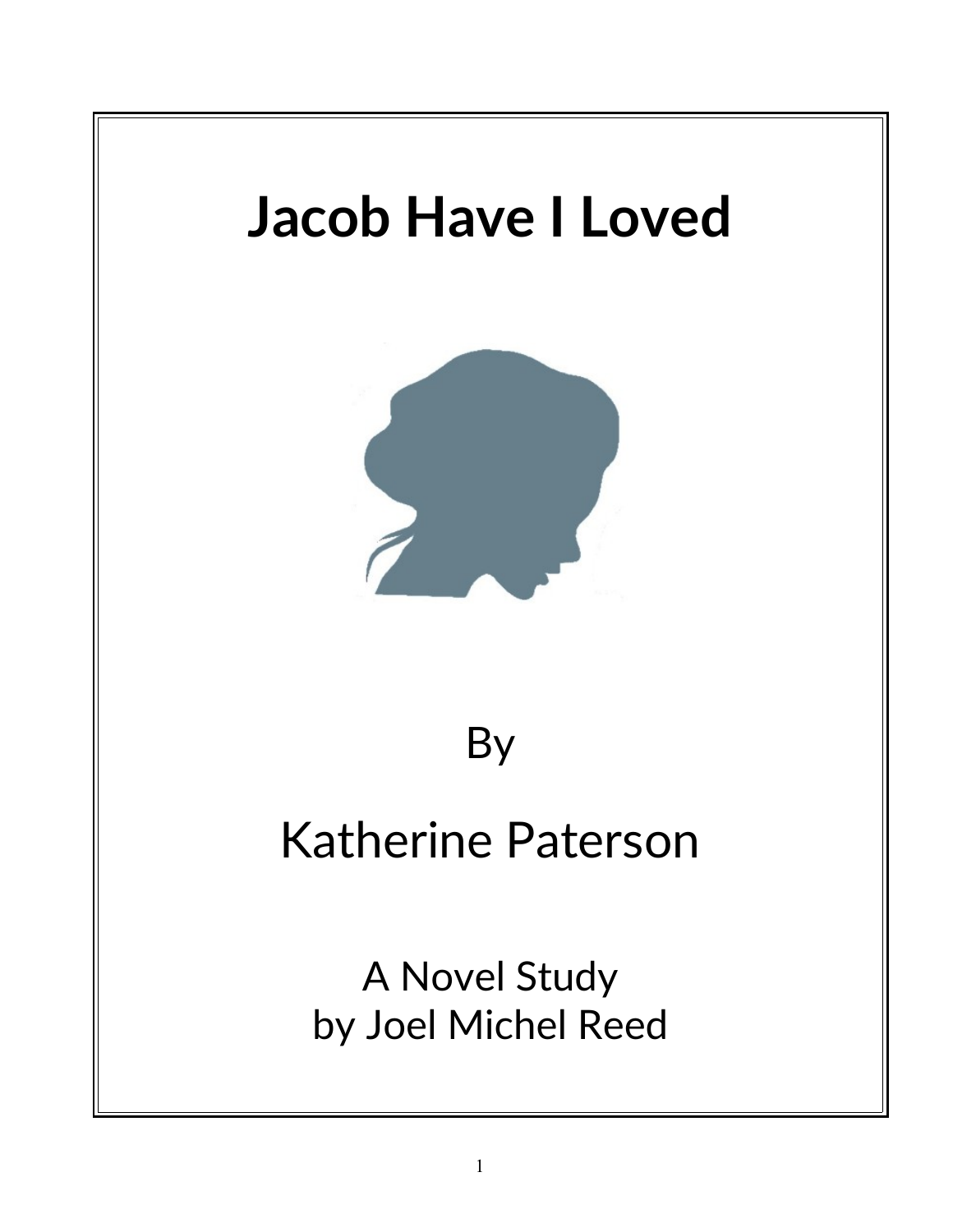*By Katherine Paterson*



**Table of Contents**

| <b>Suggestions and Expectations</b> | 3  |
|-------------------------------------|----|
|                                     |    |
| List of Skills                      | 4  |
|                                     |    |
| Synopsis / Author Biography         | 5  |
|                                     |    |
| <b>Student Checklist</b>            | 6  |
|                                     |    |
| Reproducible Student Booklet        |    |
|                                     |    |
| Answer Key                          | 61 |

**About the author:** Joel Reed has over 70 published novel studies and is the author of four  $|$ novels. For information on his work and literature, please visit  $\overline{\text{www.reednovelstudies.com}}$ 

> Copyright © 2016 Joel Reed Revisions Completed in 2022 All rights reserved by author. Permission to copy for single classroom use only. Electronic distribution limited to single classroom use only. Not for public display.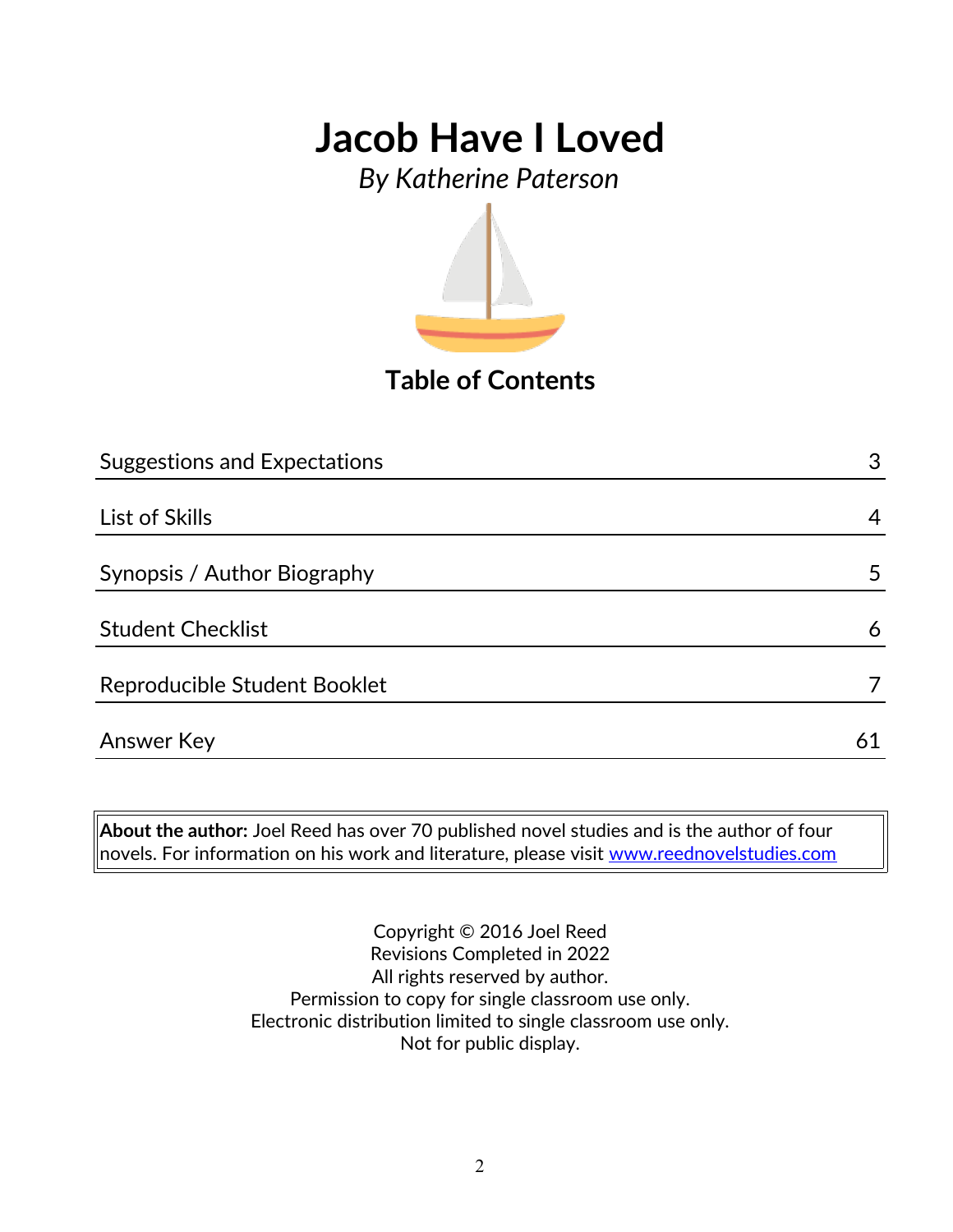*By Katherine Paterson*

### **Suggestions and Expectations**

This curriculum unit can be used in a variety of ways. Each section of the novel study focuses on two chapters of **Jacob Have I Loved** and is comprised of five of the following different activities:

- Before You Read
- **•** Vocabulary Building
- **Comprehension Questions**
- **Language Activities**
- **Extension Activities**

#### **Links with the Common Core Standards (U.S.)**

Many of the activities included in this curriculum unit are supported by the Common Core Standards. For instance the *Reading Standards for Literature, Grade 5*, makes reference to

a) determining the meaning of words and phrases. . . including figurative language;

b) explaining how a series of chapters fits together to provide the overall structure;

c) compare and contrast two characters;

d) determine how characters … respond to challenges;

e) drawing inferences from the text;

f) determining a theme of a story . . . **and many others.**

A principal expectation of the unit is that students will develop their skills in reading, writing, listening and oral communication, as well as in reasoning and critical thinking. Students will also be expected to provide clear answers to questions and well-constructed explanations. It is critical as well that students be able to relate events and the feelings of characters to their own lives and experiences and describe their own interpretation of a particular passage.

A strength of the unit is that students can work on the activities at their own pace. Every activity need not be completed by all students. A **portfolio cover** is included (p.7) so that students may organize their work and keep it all in one place. A **Student Checklist** is also included (p.6) so that a record of completed work may be recorded.

**Themes** which may be taught in conjunction with the novel include growing up, jealousy, respect for authority, perseverance when facing difficult circumstances.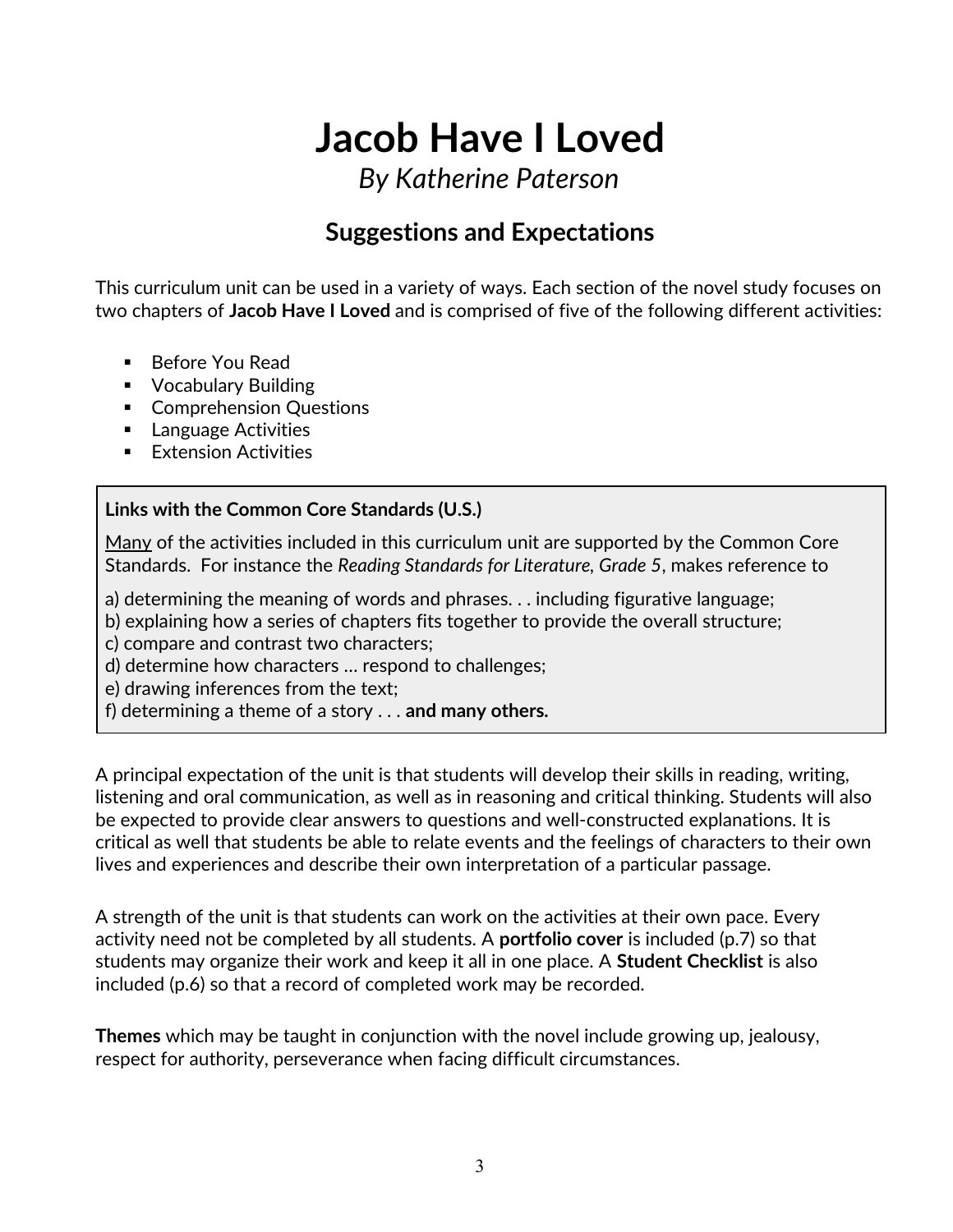### *By Katherine Paterson*

### **List of Skills**

#### **Vocabulary Development**

- 1. Locating descriptive words/phrases 7. Use of singular / plural nouns
- 2. Listing synonyms/homonyms 8. Listing compound words
- 3. Identifying/creating *alliteration* 9. Identifying parts of speech
- 
- 
- 

#### **Setting Activities**

1. Summarize the details of a setting

#### **Plot Activities**

- 1. Complete a *time line* of events 4. Identify *cliffhangers*
- 
- 

#### **Character Activities**

- 
- 

#### **Creative and Critical Thinking**

- 
- 2. Write a newspaper story 6. Write a book review
- 
- 

#### **Art Activities**

- 
- 
- 
- 
- 
- 4. Use of capitals and punctuation 10. Determining alphabetical order
- 5. Identifying syllables 11. Identify *personification*
- 6. Identify *anagrams* 12. Identify/create *similes*

- 
- 2. Identify conflict in the story 5. Identify the climax of the novel
- 3. Complete a story pyramid 6. Write a description of chapter events
- 1. Determine character traits 3. Relating personal experiences
- 2. Casting a feature film 4. Complete a character comparison
- 1. Complete research projects 5. Write a description of personal feelings
	-
- 3. Participate in a talk show 7. Complete an Observation Sheet
- 4. Conduct an interview 8. Complete a KWS Chart
- 1. A Storyboard 3. Design a cover for the novel
- 2. Create a collage 4. Create a comic strip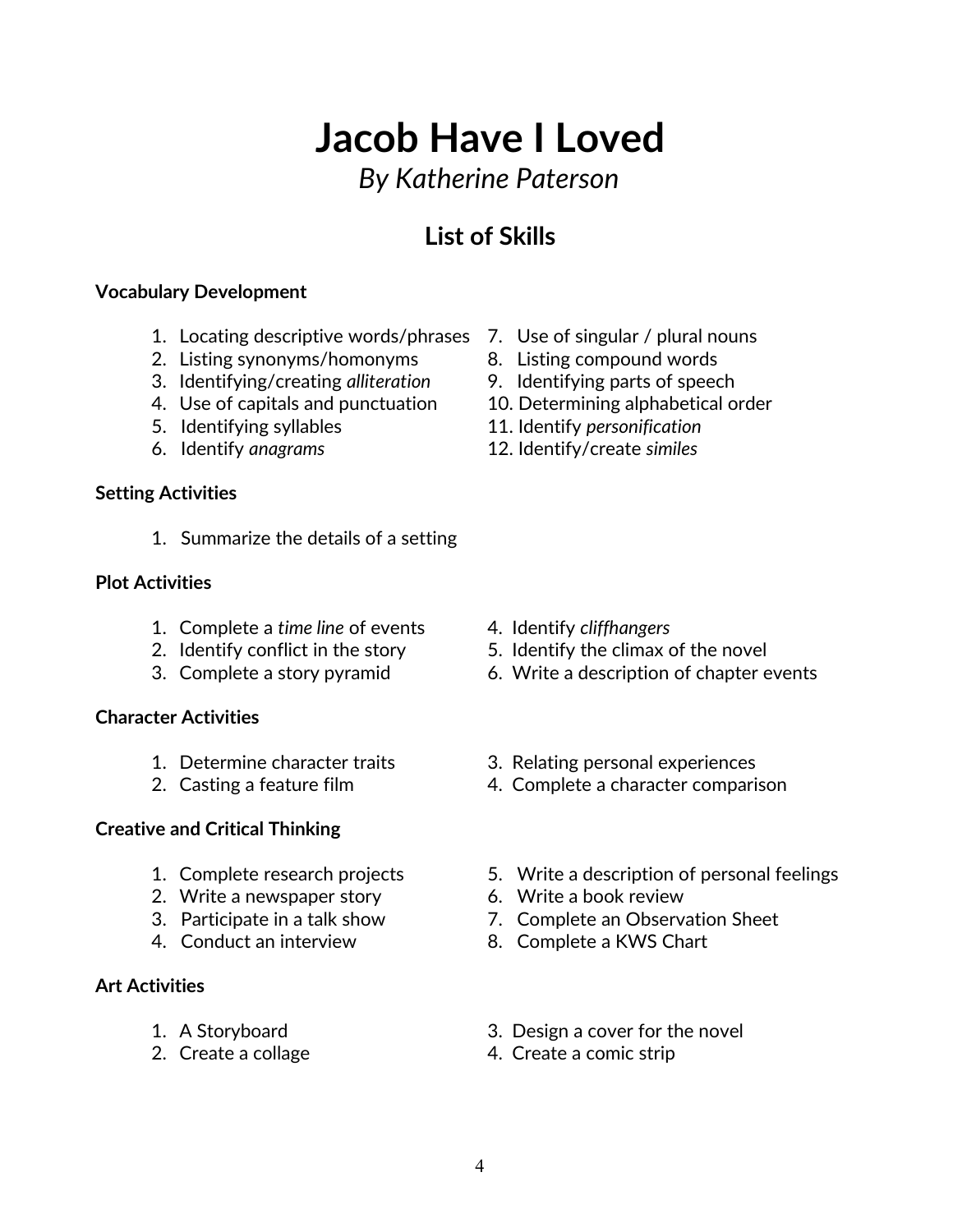*By Katherine Paterson*



#### **Synopsis**

Sara Louise Bradshaw is sick and tired of her beautiful twin Caroline. Ever since they were born, Caroline has been the pretty one, the talented one, the better sister. Even now, Caroline seems to take everything: Louise's friends, their parents' love, her dreams for the future.

For once in her life, Louise wants to be the special one. But in order to do that, she must figure out who she is … and find a way to make a place for herself outside her sister's shadow. (Courtesy of the publisher: Harper Collins)

A complete synopsis and other helpful reviews can be found on the following website: https://en.wikipedia.org/wiki/Jacob\_Have\_I\_Loved **(Warning: Website contains plot spoilers)**

#### **Author Biography** *Katherine Paterson*

Katherine Paterson was born in China to missionary parents in 1932. In 1937 the family was forced to flee China because of the war between China and Japan. Katherine's first language was Chinese, so when she returned to the United States she found it difficult to learn how to read and write in English. Katherine's first book was published in 1976, and the next year her highly-acclaimed children's novel, *Bridge to Terabithia* was published. This book, and some of her other novels feature difficult themes, such as the death of a loved one. She has twice won prestigious Newbery Awards for her novels *Jacob Have I Loved* and *Bridge to Terabithia*.

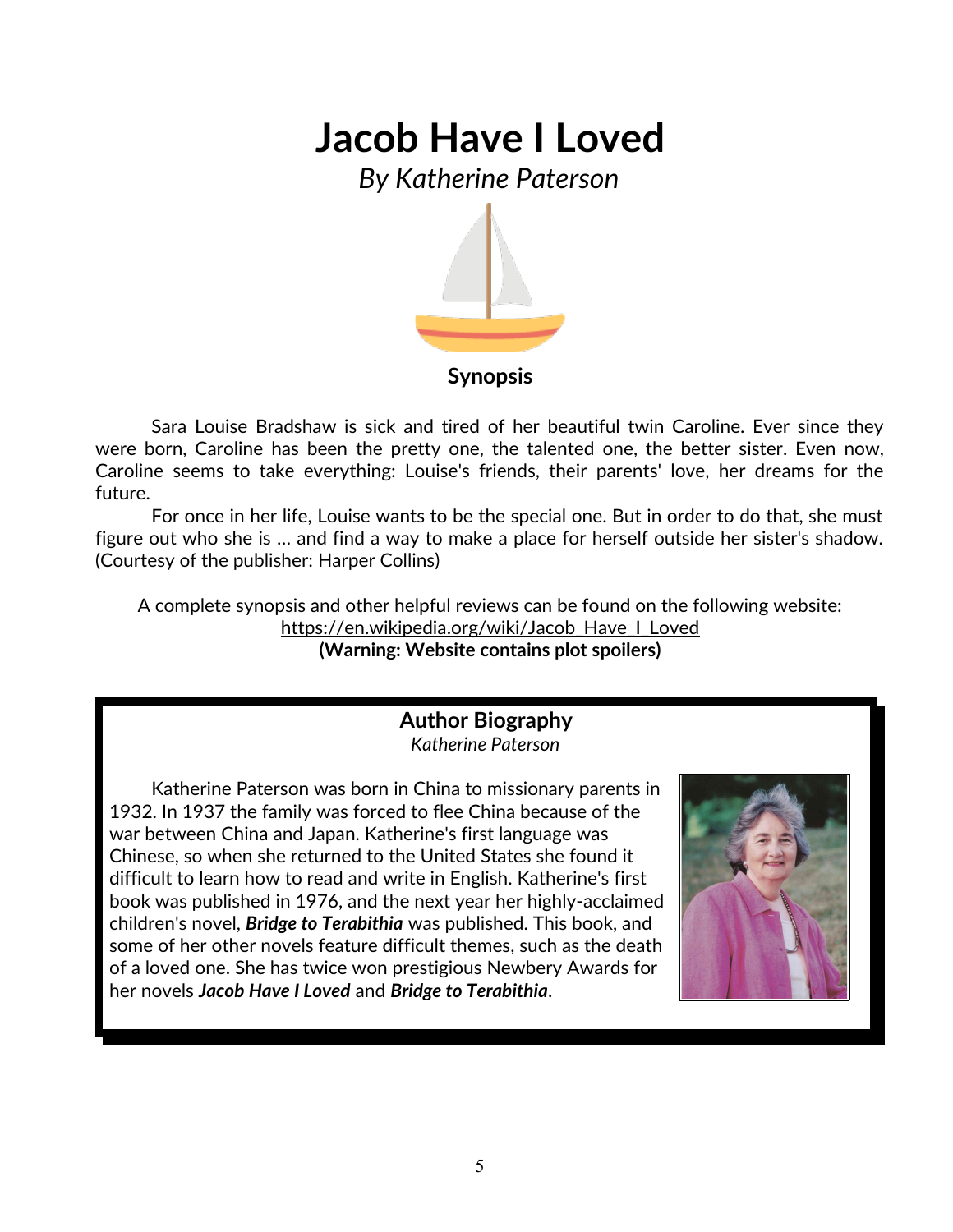*By Katherine Paterson*



**Student Checklist**

Student Name

| Assignment | Grade / Level | Comments |
|------------|---------------|----------|
|            |               |          |
|            |               |          |
|            |               |          |
|            |               |          |
|            |               |          |
|            |               |          |
|            |               |          |
|            |               |          |
|            |               |          |
|            |               |          |
|            |               |          |
|            |               |          |
|            |               |          |
|            |               |          |
|            |               |          |
|            |               |          |
|            |               |          |
|            |               |          |
|            |               |          |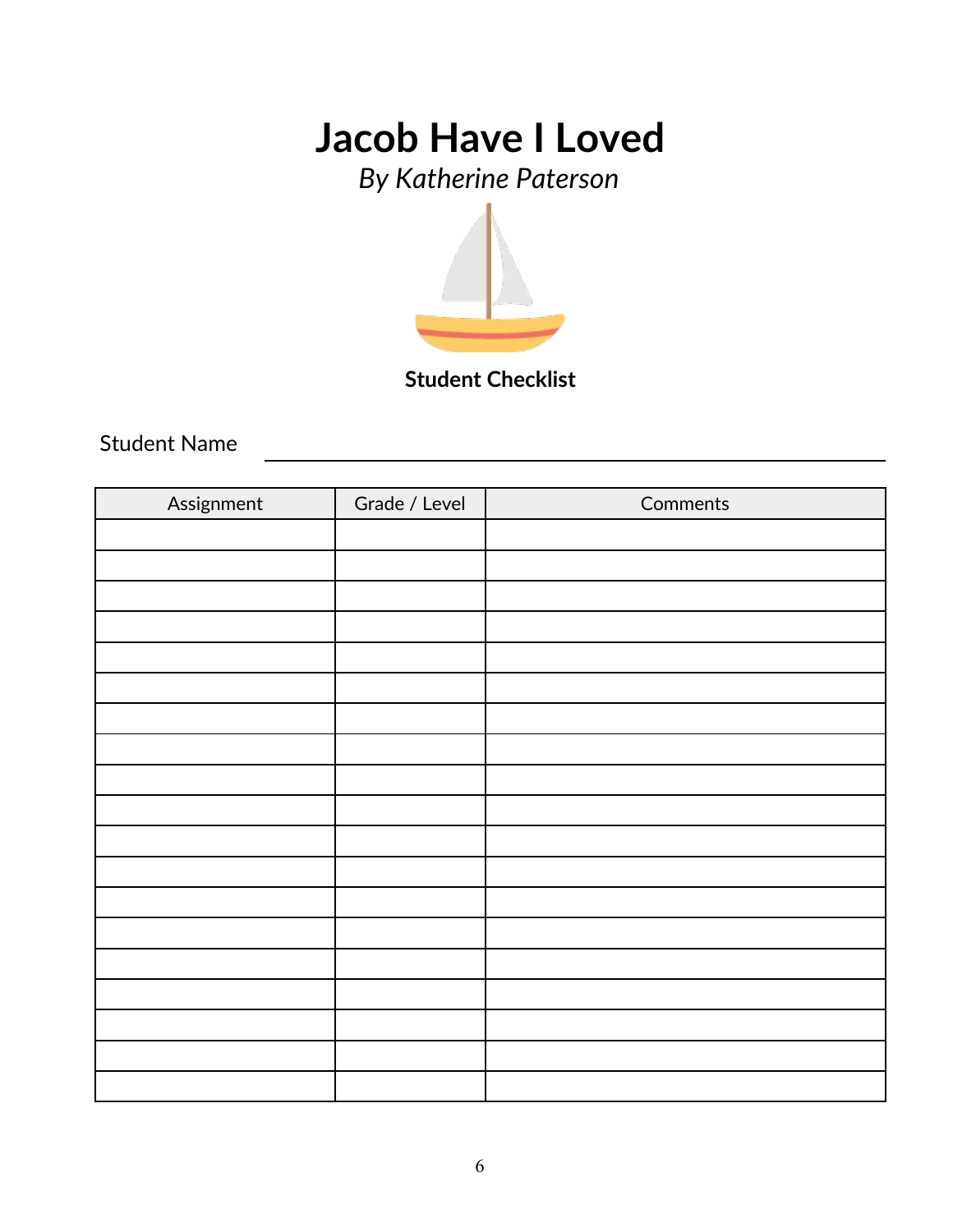

# *By Katherine Paterson*

Name: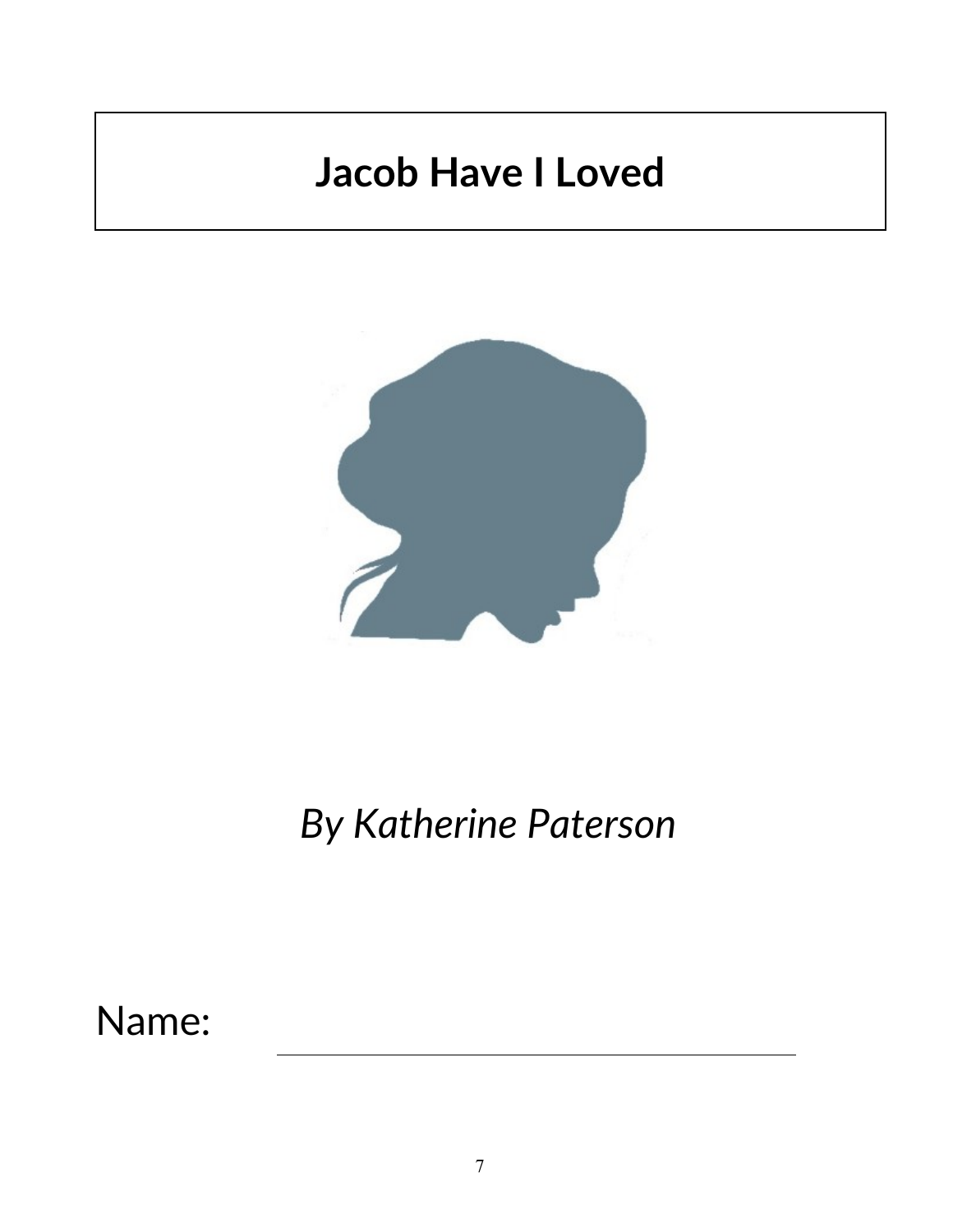*By Katherine Paterson*



### **Chapter 1-2**

### **Before you read the chapter**:

Using resources from your school library or the Internet, research the title of our novel, *Jacob Have I Loved*, and briefly describe the origins of this particular phrase.



### **Vocabulary:**

**Synonyms** are words that means the same (or nearly the same) as another word, and **antonyms** are words that means the opposite of another word. Your task is to write two different antonyms and two different synonyms for each of the words listed in the chart below.

| Word             | Synonyms | <b>Antonyms</b> |
|------------------|----------|-----------------|
| <b>Marvelous</b> |          |                 |
|                  |          |                 |
|                  |          |                 |
| Colleague        |          |                 |
|                  |          |                 |
| Strong           |          |                 |
| Loving           |          |                 |
|                  |          |                 |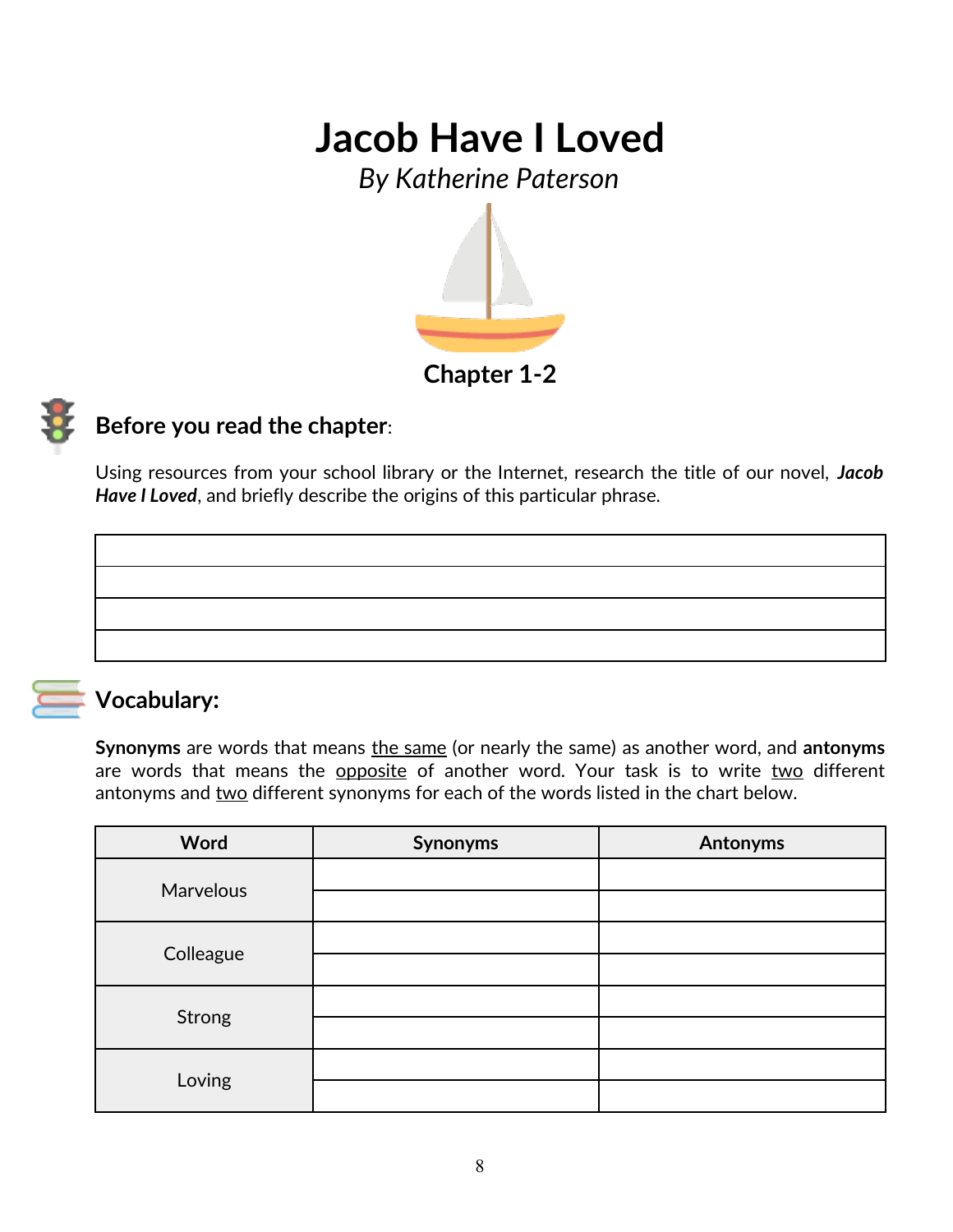| <b>Delicious</b> |  |
|------------------|--|
|                  |  |
| Important        |  |
| Wrong            |  |
|                  |  |
| Interesting      |  |
|                  |  |



Prologue - Chapter 1

- 1. Briefly describe the setting of our story as Chapter One begins.
- 2. Do you think Call was treating Louise (Wheeze) respectfully? Why or why not?

- 3. The author mentioned *sea terrapins* in Chapter One. What is a *sea terrapin*?
- 4. What was the main character flaw that Louise thought Call needed to improve upon? How did Louise try to help him with this particular flaw?

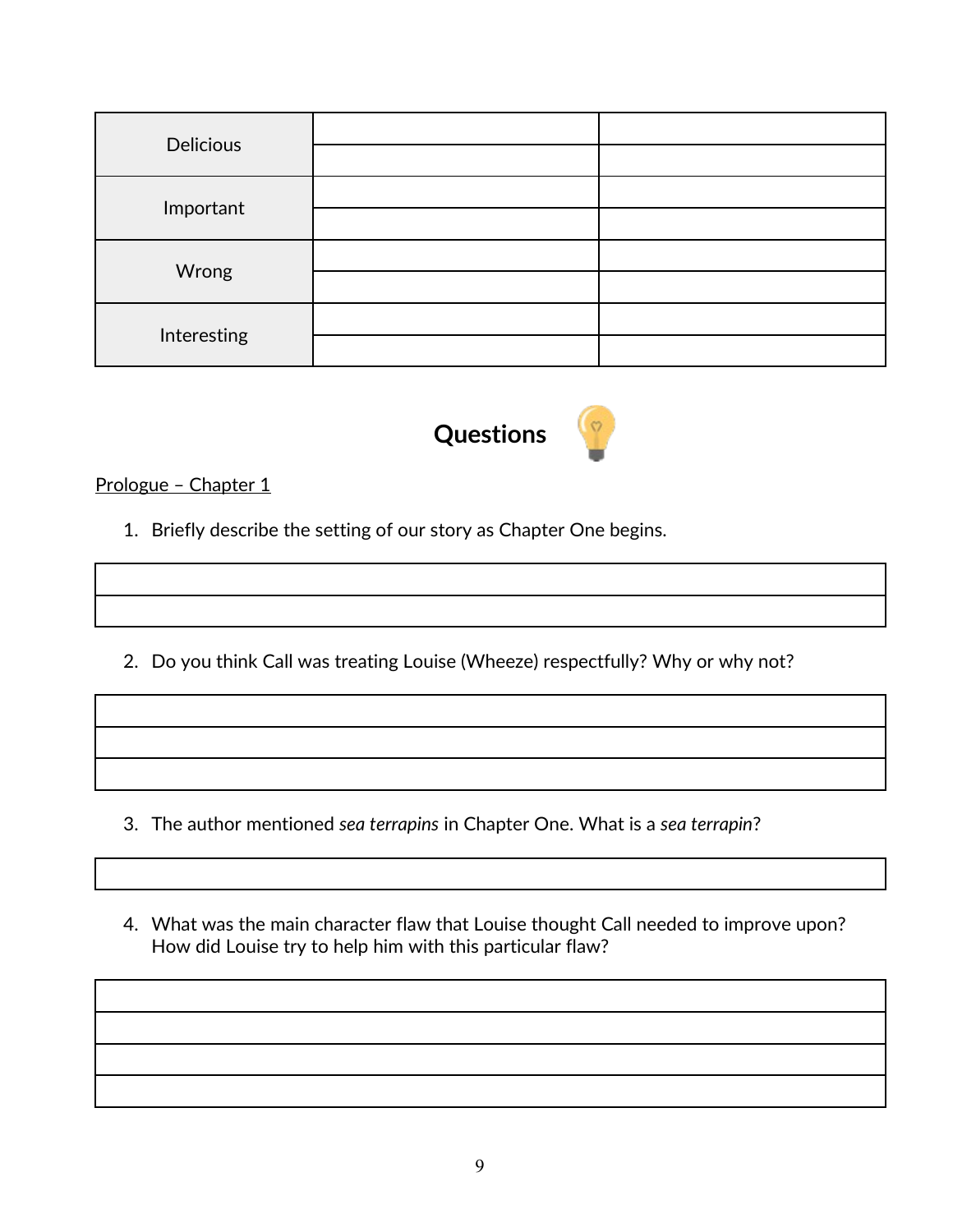#### Chapter 2

1. How does Louise feel about her twin sister, Caroline?

2. How do you think Louise feels being an outsider in her own family?

3. What kinds of challenges did families have to face while living in the Great Depression?



ABC

**A**. There are many writers that enjoy using **alliteration –** a literary device is where the author repeats the same sound at the beginning of several words. Here's an example of an alliteration: "**g**rousing, **g**rouching, **g**rumbling, **g**riping about something or other."

Using your imagination, create your own examples of **alliteration** from the following topics. Each example must contain a minimum of three words.

| The sounds of the ocean.                      |  |
|-----------------------------------------------|--|
|                                               |  |
| The sights of a city.                         |  |
|                                               |  |
| An alliteration from<br>your own imagination. |  |
|                                               |  |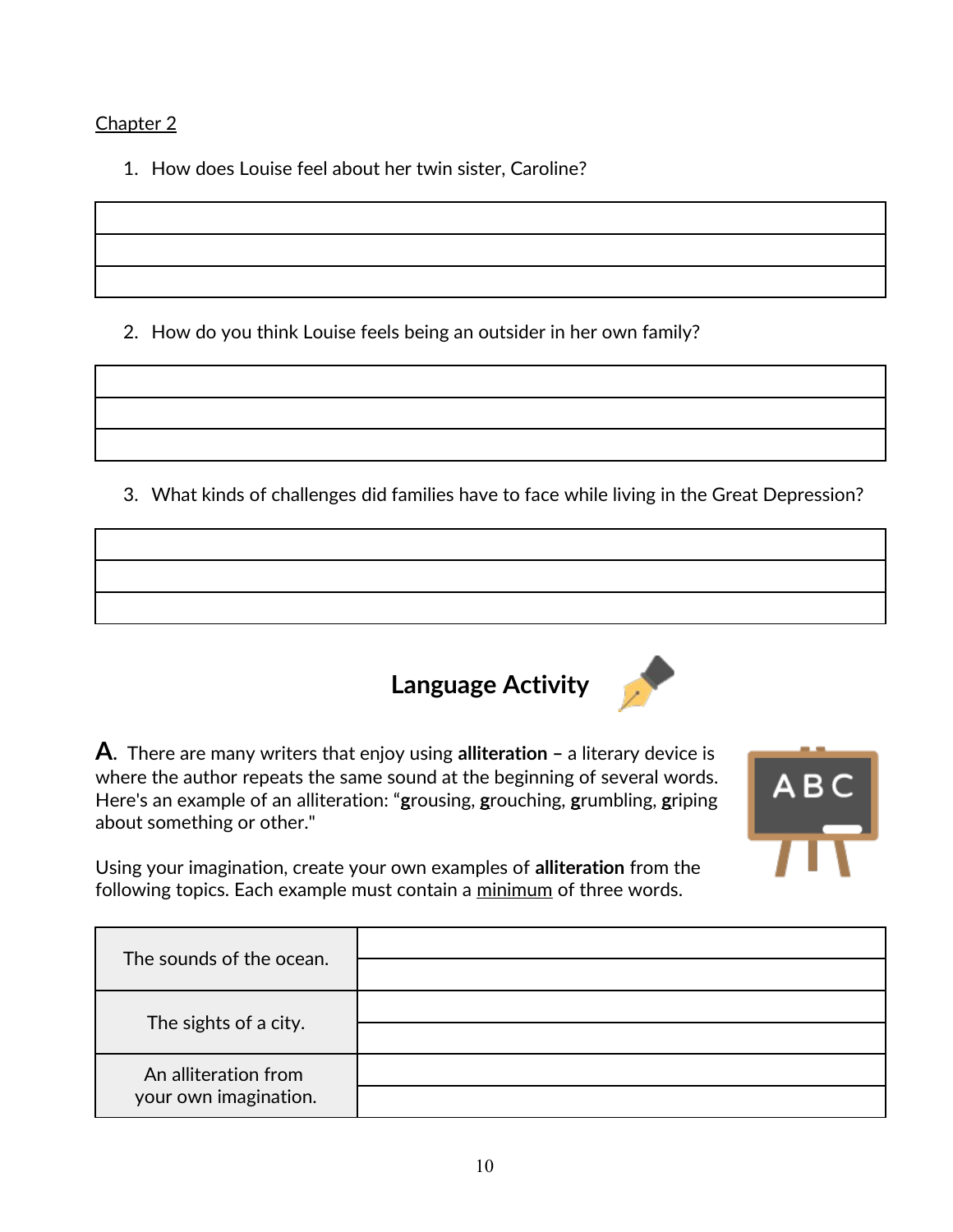**B**. **Foreshadowing** is a literary device used by authors to provide clues for the reader so they are able to predict what might occur *later* in the story. How might the following statement from Chapter Two be considered an example of this literary device?



*"I was proud of my sister, but that year, something began to rankle beneath the pride. Life begins to turn upside down at thirteen. I know that now. But at the* 

*time I thought the blame for my unhappiness must be fixed – on Caroline, on my grandmother, on my mother, even on myself. Soon I was able to blame the war."*

### **C. What Would You Bring?**

Our story takes place on the remote island of Rass during the height of the Second World War. This particular island has very little to offer in regards to the luxuries we enjoy today. If you lived on a remote island such as the one in our story, and you could only bring ten items along in your suitcase, what would you bring, and why?



| 9.  |
|-----|
| 10. |